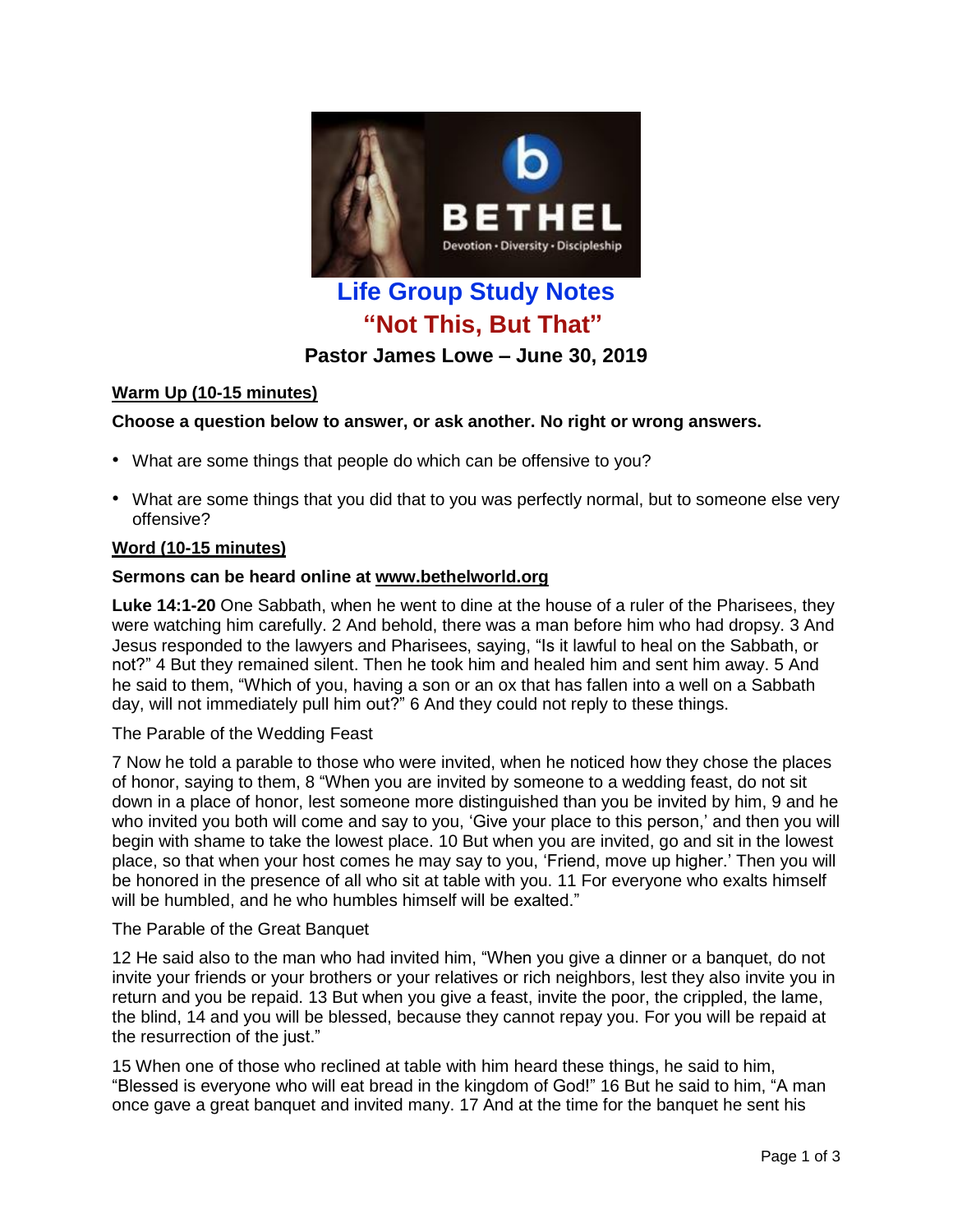servant to say to those who had been invited, 'Come, for everything is now ready.' 18 But they all alike began to make excuses. The first said to him, 'I have bought a field, and I must go out and see it. Please have me excused.' 19 And another said, 'I have bought five yoke of oxen, and I go to examine them. Please have me excused.' 20 And another said, 'I have married a wife, and therefore I cannot come.'

Jesus always told a parable in response to a particular situation. As Pastor James said in his sermon Jesus is trying to confront their mindsets.

> *"It's not this or that, it's not this way of thinking, but that way…It's not the law it's grace." - Pastor James Lowe*

In this instance the Pharisees had invited Jesus as well as a man who was infirmed. They did this to see if they could find some cause to look down upon Jesus. Dropsy was a disease which caused the face to become bloated due to the buildup of fluids. Jesus being moved by what He saw as well as His desire to point people to the true way of God healed the man instantly. He then asked a question which none of the Pharisees could possibly answer which happened often. "Which of you having a son or an ox that has fallen into a well on the Sabbath day will not instantly pull him out?" They could not answer because if they said they would not act then they would be heartless religious leaders, but if they said they would then they would be breaking their own traditions regarding the Sabbath. Jesus asked this question because he loved them, and knew that they were not heartless and cruel. This emphasize the problem with the current mindset which the religious leaders, and even all of Israel had. Jesus didn't condemn the practice of the Pharisees because they kept the law, but rather because they regarded the traditions of men to be equal to the word of God. Their Sabbath laws were not the actual laws which governed the Sabbath. As Pastor James pointed out in his sermon the Jewish people believed that someone's infirmity was the result of God judging a sin, but here Christ is demonstrating that this shouldn't keep us from serving someone. Jesus then goes on to tell these two parables found in Luke 14. The first one is about humbling ourselves, and not seeking to self-promote, but rather let God speak for your character. The second one is about affirming the dignity of all people regardless of where they come from, or whether or not they can benefit you in some way. The culture which Jesus lived in had customs regarding seating arrangements. There were seats of greater and lesser honor. The one who exalts himself will be humbled, but the one who humbles himself will be exalted.

The second parable is about the invitation of the Kingdom. This is the gospel message. A great banquet is thrown, and many people are invited. We must ask ourselves, if this banquet is so great why aren't people coming? Each person brings forth their reason, but Jesus says these are really excuses. Their reasoning is just a smoke screen to hide the fact that they don't really want to come. If we go on to read the rest of this parable we find that Jesus begins sending out invitations to the crippled, the lame, and the destitute. This parable tells us several things. The gospel invitation is for everyone, and everyone is invited to the feast. For us this means we shouldn't pick and choose what kind of people we send the invitation out to. Some of us might regard the wealthy, or those who have the same ethnicity as ourselves. Jesus is saying not to have those kinds of preferences, but remember that the invitation is being sent out to everyone.

It's easy to get up in our traditions, and cultural norms. Christ is calling us to take on a greater perspective. Paul said "I have become all things to all people that I might win some to Christ." (1 Corinthians 9:22 ESV)